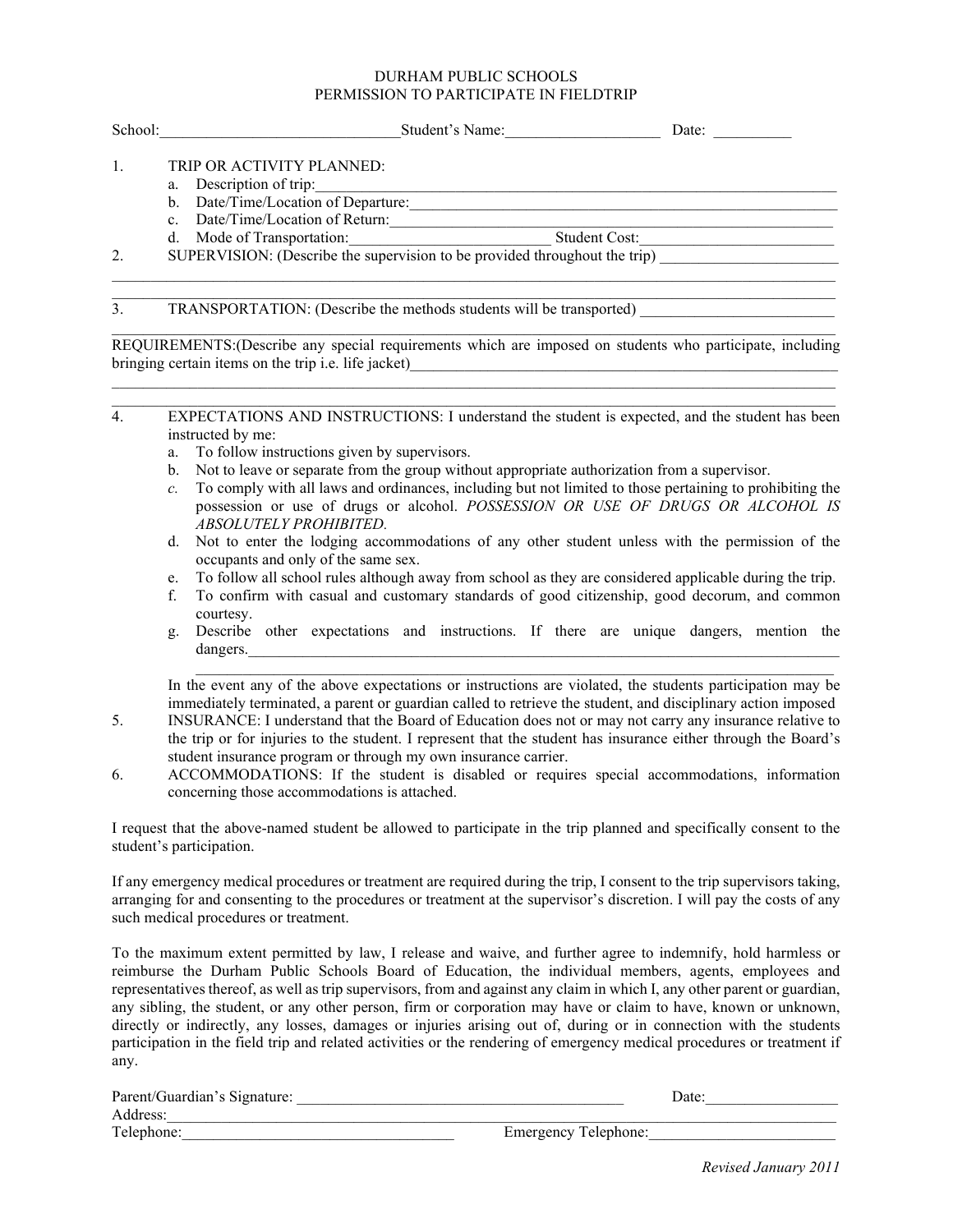# DURHAM PUBLIC SCHOOLS MEDICAL PERMISSION FORM

*(Teacher must take this form on the trip)*

## STUDENT:\_\_\_\_\_\_\_\_\_\_\_\_\_\_\_\_\_\_\_\_\_\_\_\_\_\_\_\_\_\_\_\_\_\_ DATE OF TRIP:\_\_\_\_\_\_\_\_\_\_\_\_\_\_

Permission is hereby granted to Durham Public Schools and its authorized representatives, in the unlikely event they are needed, to initiate emergency medical and rehabilitation treatment of injuries, and authorize any needed medical services including, but not limited to, minor surgical treatment, x-rays, authorized medicines and shots, examination by qualified medical personnel. In the event of a serious illness or injury, and/or major medical treatment is required, I understand that every attempt will be made by the attending physician to contact me in the most expeditious manner possible. If said physician is unable to contact me, and the medical treatment is in the best interest of my child, then I give permission for the treatment.

\_\_\_\_\_\_\_\_\_\_\_\_\_\_\_\_\_\_\_\_\_\_\_\_\_\_\_\_\_\_\_\_\_\_\_\_\_\_\_\_\_\_\_\_\_\_\_\_\_\_\_\_\_\_\_\_\_\_\_\_\_\_\_\_\_\_\_\_\_\_\_\_\_\_\_\_\_\_  $\_$  , and the contribution of the contribution of the contribution of the contribution of  $\mathcal{L}_\text{max}$ 

\_\_\_\_\_\_\_\_\_\_\_\_\_\_\_\_\_\_\_\_\_\_\_\_\_\_\_\_\_\_\_\_\_\_\_\_\_\_\_\_\_\_\_\_\_\_\_\_\_\_\_\_\_\_\_\_\_\_\_\_\_\_\_\_\_\_\_\_\_\_\_\_\_\_\_\_\_\_ \_\_\_\_\_\_\_\_\_\_\_\_\_\_\_\_\_\_\_\_\_\_\_\_\_\_\_\_\_\_\_\_\_\_\_\_\_\_\_\_\_\_\_\_\_\_\_\_\_\_\_\_\_\_\_\_\_\_\_\_\_\_\_\_\_\_\_\_\_\_\_\_\_\_\_\_\_\_

\_\_\_\_\_\_\_\_\_\_\_\_\_\_\_\_\_\_\_\_\_\_\_\_\_\_\_\_\_\_\_\_\_\_\_\_\_\_\_\_\_\_\_\_\_\_\_\_\_\_\_\_\_\_\_\_\_\_\_\_\_\_\_\_\_\_\_\_\_\_\_\_\_\_\_\_\_\_

 $\mathcal{L}_\mathcal{L} = \{ \mathcal{L}_\mathcal{L} = \{ \mathcal{L}_\mathcal{L} = \{ \mathcal{L}_\mathcal{L} = \{ \mathcal{L}_\mathcal{L} = \{ \mathcal{L}_\mathcal{L} = \{ \mathcal{L}_\mathcal{L} = \{ \mathcal{L}_\mathcal{L} = \{ \mathcal{L}_\mathcal{L} = \{ \mathcal{L}_\mathcal{L} = \{ \mathcal{L}_\mathcal{L} = \{ \mathcal{L}_\mathcal{L} = \{ \mathcal{L}_\mathcal{L} = \{ \mathcal{L}_\mathcal{L} = \{ \mathcal{L}_\mathcal{$ \_\_\_\_\_\_\_\_\_\_\_\_\_\_\_\_\_\_\_\_\_\_\_\_\_\_\_\_\_\_\_\_\_\_\_\_\_\_\_\_\_\_\_\_\_\_\_\_\_\_\_\_\_\_\_\_\_\_\_\_\_\_\_\_\_\_\_\_\_\_\_\_\_\_\_\_\_\_

My child will need the following medications taken on the trip:

My child has the following medical conditions that need to be monitored:

Primary medical contact and emergency phone numbers:

Secondary medical contact and emergency phone numbers:

Parent /Guardian Signature:\_\_\_\_\_\_\_\_\_\_\_\_\_\_\_\_\_\_\_\_\_\_\_\_\_\_\_\_\_\_\_ Date: \_\_\_\_\_\_\_\_\_\_\_\_\_\_\_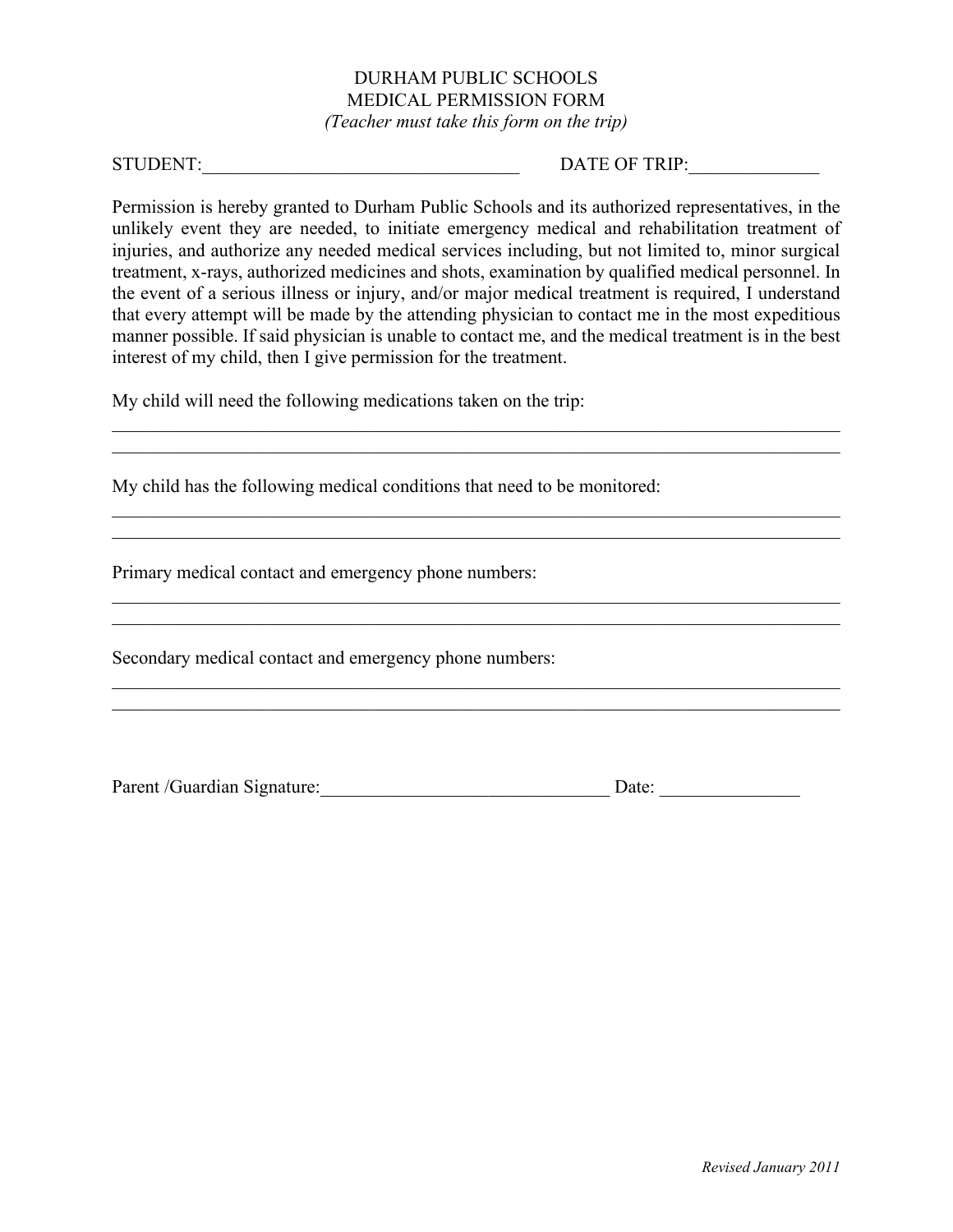## ESCUELAS PÚBLICAS DE DURHAM

### PERMISO PARA PARTICIPAR AL PASEO

| Escuela: | Nombre del Estudiante: |  |
|----------|------------------------|--|
|          |                        |  |

Este formulario debe firmarse despues de haber entendido lo siguiente:

- 1. PASEO O ACTIVIDAD PLANEADA:
	- a. Descripcion del Paseo: \_\_\_\_\_\_\_\_\_\_\_\_\_\_\_\_\_\_\_\_\_\_\_\_\_\_\_\_\_\_\_\_\_\_\_\_\_\_\_\_\_\_\_\_\_\_\_\_\_\_\_\_\_\_\_\_\_\_\_\_\_\_\_\_\_
	- b. Fecha/Hora/Lugar de Departura: \_\_\_\_\_\_\_\_\_\_\_\_\_\_\_\_\_\_\_\_\_\_\_\_\_\_\_\_\_\_\_\_\_\_\_\_\_\_\_\_\_\_\_\_\_\_\_\_\_\_\_\_\_\_\_\_\_
	- c Fecha/Hora/Lugar de Regreso: \_\_\_\_\_\_\_\_\_\_\_\_\_\_\_\_\_\_\_\_\_\_\_\_\_\_\_\_\_\_\_\_\_\_\_\_\_\_\_\_\_\_\_\_\_\_\_\_\_\_\_\_\_\_\_\_\_\_
	- d. Modo de Transporte: \_\_\_\_\_\_\_\_\_\_\_\_\_\_\_\_\_\_\_\_\_\_\_\_\_\_\_\_ Total del Costo del Estudiante: \_\_\_\_\_\_\_\_\_\_\_\_
- 2. SUPERVISIÓN:
- 3. TRANSPORTACIÓN: \_\_\_\_\_\_\_\_\_\_\_\_\_\_\_\_\_\_\_\_\_\_\_\_\_\_\_\_\_\_\_\_\_\_\_\_\_\_\_\_\_\_\_\_\_\_\_\_\_\_\_\_\_\_\_\_\_\_\_\_\_\_\_\_\_\_
- 4. REQUERIMIENTOS:\_\_\_\_\_\_\_\_\_\_\_\_\_\_\_\_\_\_\_\_\_\_\_\_\_\_\_\_\_\_\_\_\_\_\_\_\_\_\_\_\_\_\_\_\_\_\_\_\_\_\_\_\_\_\_\_\_\_\_\_\_\_\_\_\_\_\_\_  $\mathcal{L}_\mathcal{L} = \{ \mathcal{L}_\mathcal{L} = \{ \mathcal{L}_\mathcal{L} = \{ \mathcal{L}_\mathcal{L} = \{ \mathcal{L}_\mathcal{L} = \{ \mathcal{L}_\mathcal{L} = \{ \mathcal{L}_\mathcal{L} = \{ \mathcal{L}_\mathcal{L} = \{ \mathcal{L}_\mathcal{L} = \{ \mathcal{L}_\mathcal{L} = \{ \mathcal{L}_\mathcal{L} = \{ \mathcal{L}_\mathcal{L} = \{ \mathcal{L}_\mathcal{L} = \{ \mathcal{L}_\mathcal{L} = \{ \mathcal{L}_\mathcal{$

5. EXPECTACIONES E INSTRUCIONES: Entiendo lo que se espera del estudiante, y les he informado lo siguiente:

- a. Seguir instrucciones del maestro o instructor.
- b. No separarse del grupo sin autorizaciόn del maestro o instructor.
- c. Cumplir con todas la leyes y reglas, induyendo pero no limitado a el uso o pesesion de drogas o alcohol. LA POSESIÓN Y EL USO DE DROGAS Y ALCOHOL ES ABSOLUTAMENTE PROHIBIDO.
- d. No entrar ninguna pertenencia de ningún otro estudiante al menos con el permiso del ocupante(s) y que sean del mismo sexo.
- e. Seguir todas las reglas de la escuela aunque esten fuera de esta y que se consideren aplicables durante el paseo.
- f. Comportarse como buen ciudadano, buen decoro, y con cortesia común.
- $g.$   $\Box$

Si se viola alguna de las reglas ya citadas, la participaciόn del estudiante al paseo puede terminarse inmediatamente, se llamará al padre o guardian a recoger al estudiante, y se seguirá con el procedimiento de disciplina implicada.

6. SEGURO: Yo entiendo que el Centro de Educaciόn de las Escuelas Publicas de Durham talvez no, o no provee ningún seguro, por accidentes occurridos al estudiante durante el paseo. Entiendo que el estudiante tiene seguro, ya sea por el Centro de Educaciόn de las Escuelas Publicas de Durham del que tengo conocimiento o por segura propio.

7. ACOMODACIONES: Si el estudiante es incapacitado(da) y require acomodaciones especiales, junto con este formulario se le dará información de cuales son éstas.

Doy permiso que el estudiante nombrado arriba de este formulario, participe en el paseo planeado y doy concentimiento a su participaciόn.

En caso de emergencia o algún procedimiento médico o tratamiento durante el paseo sea requerido, doy concentimiento al supervisor o la persona encargada tome decisiones pertinentes al asunto ya sea su discreción. Yo me hare responsable de los costos de los procedimientos medicos o tratamiento.

Al grado posible permitido por la ley, en caso de algun incidente, durante el paseo, causada a mi hijo/hija, no presentaré cargos o ningún daño al Departamento de Ecuaciόn Publica de Durham, miembros individuales,agentes, empleados, o algun representante, como el supervisor del paseo. Ya sea que sean cargos de mi parte, directa o indirectamente de otro padre/guardian, algun familiar, algun otro estudiante alguna firma legal, o corporaciόn por alguna perdida, algun daño, o incidente fisico, durante o en conexiόn con la participaciόn en el paseo o alguna actividad relacionada en proveer procedimientos o tratamientos medicos de emergencia.

| Fecha:     | Padre/Guardián:                     |
|------------|-------------------------------------|
| Dirección: |                                     |
| Télefono:  | Télefono en caso de una emergencia: |